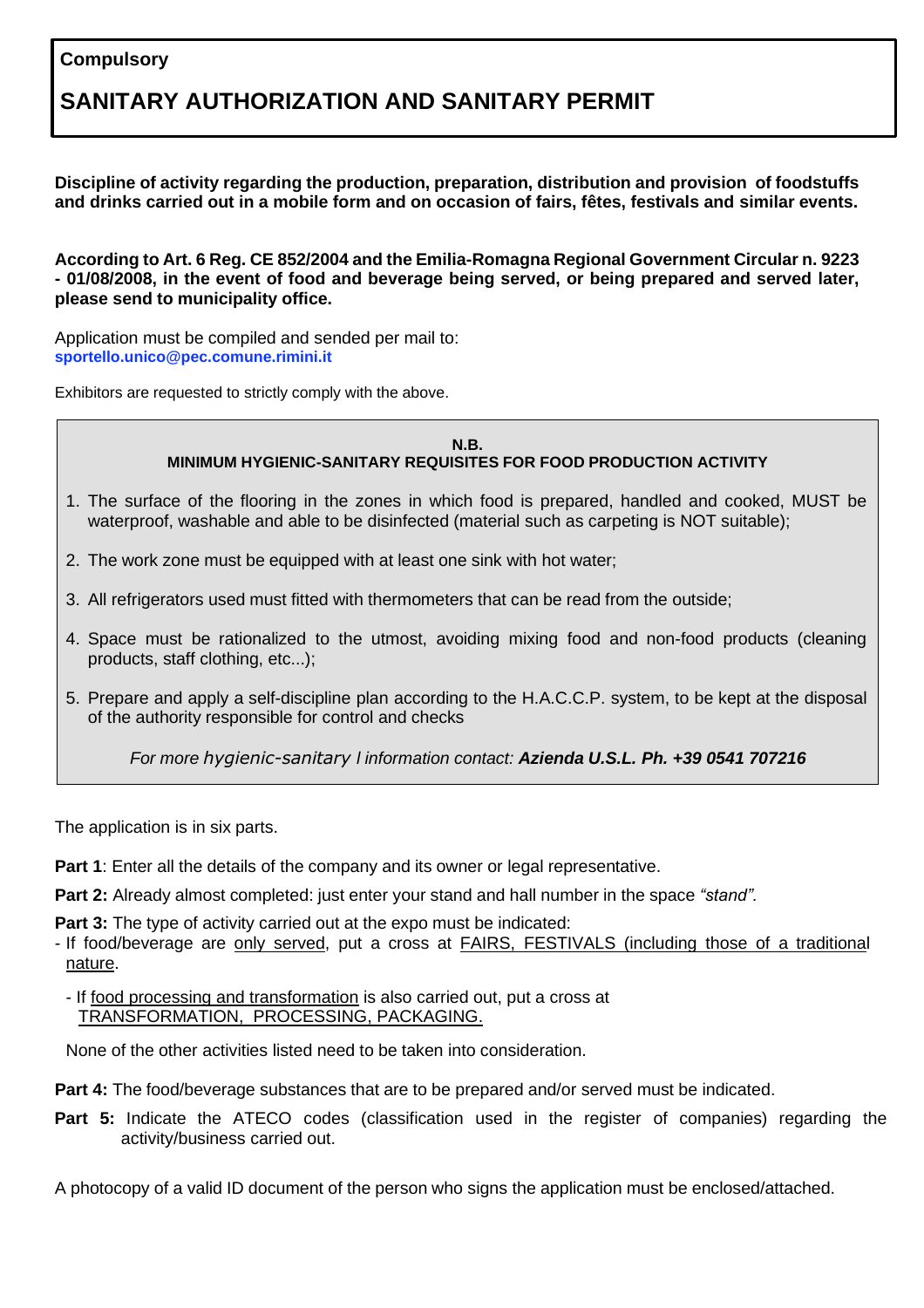| <b>SERVIZIO SANITARIO REGIONALE</b>                                              | File stamp of receiving office |                                                                                                                                                                   |  |
|----------------------------------------------------------------------------------|--------------------------------|-------------------------------------------------------------------------------------------------------------------------------------------------------------------|--|
| EMILIA-ROMAGNA<br>Azienda Unità Sanitaria Locale di Rimini                       |                                |                                                                                                                                                                   |  |
|                                                                                  |                                |                                                                                                                                                                   |  |
|                                                                                  |                                | To the Local Health Board Public Health Dept of RIMINI:<br>Send to S.U.A.P. of municipality of Rimini- send technology to<br>sportello.unico@pec.comune.rimini.it |  |
| 1. Food and beverage trade member                                                |                                |                                                                                                                                                                   |  |
| The undersigned:                                                                 |                                |                                                                                                                                                                   |  |
|                                                                                  |                                |                                                                                                                                                                   |  |
|                                                                                  |                                |                                                                                                                                                                   |  |
|                                                                                  |                                |                                                                                                                                                                   |  |
| Birthplace: nation ___________ County___________Town ___________________________ |                                |                                                                                                                                                                   |  |
|                                                                                  |                                |                                                                                                                                                                   |  |
|                                                                                  |                                |                                                                                                                                                                   |  |
| $\Box$ Owner of the individual business of the same name                         |                                |                                                                                                                                                                   |  |
|                                                                                  |                                |                                                                                                                                                                   |  |
|                                                                                  |                                |                                                                                                                                                                   |  |
| Reg. N°with Registrar of Companies (if registered) _____________________________ |                                |                                                                                                                                                                   |  |
|                                                                                  |                                |                                                                                                                                                                   |  |
| Legal representative of the company/body:                                        |                                |                                                                                                                                                                   |  |
| Company name                                                                     |                                |                                                                                                                                                                   |  |
|                                                                                  |                                |                                                                                                                                                                   |  |
|                                                                                  |                                |                                                                                                                                                                   |  |
|                                                                                  |                                |                                                                                                                                                                   |  |
|                                                                                  |                                |                                                                                                                                                                   |  |
|                                                                                  |                                |                                                                                                                                                                   |  |

| Municipality RIMINI      |       | County _________ RN |
|--------------------------|-------|---------------------|
| Via<br>Emilia            | 155   |                     |
| Tel                      |       | Cellulare ///       |
| At expo/ market <b>[</b> | stand | On (days)           |

**3. Type of activity carried out** (cross the appropriate box and specify where request)

# **Fairs, festivals (including those of a traditional nature)**

For serving food and beverage on the occasion of fairs/festivals and/or other events, indicate:

- opening and closing date **\_\_\_\_\_\_\_\_\_\_\_**

- location of the event via Emilia 155- 47921 RIMINI - ITALY

In the event

of the use of fixed structures/equipment, a single notification can be presented – at least once a year – indicating the dates on which the individual events will be held and the type of activity carried out.